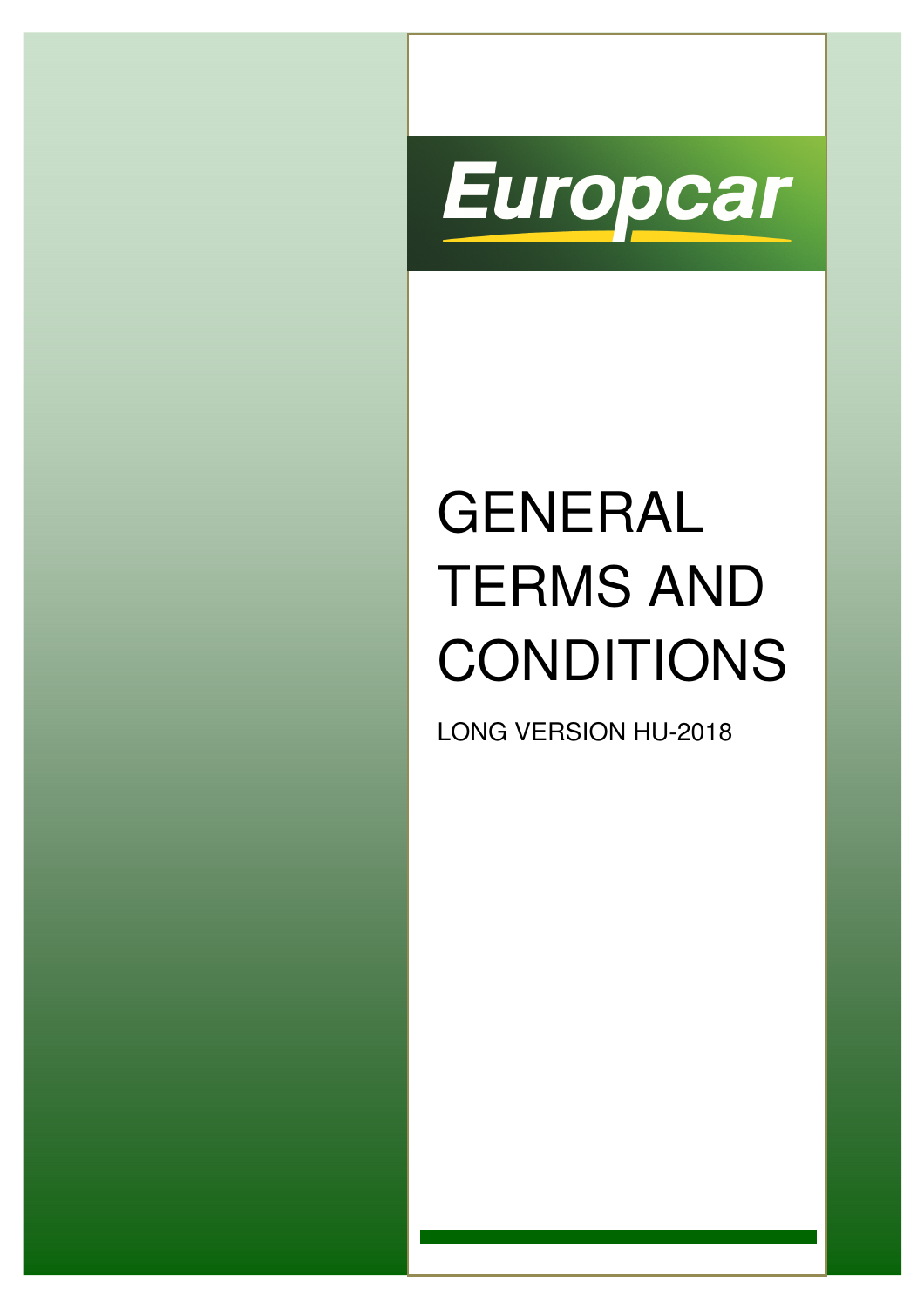# **GENERAL RENTING CONDITIONS**

EUrent Autókölcsönző Kft. (address: 1238 Budapest, Szentlőrinci u. 195853. hrsz.) (hereinafter referred to as Lessor) rents to Renter the vehicle described overleaf with the following terms and conditions ("GRC"), and with the tariffs described overleaf:

# **1. Definitions**

Accident: A sudden direct exterior mechanical force or event that causes such damage that the vehicle has to be repaired.

Renter: The party/person with whom the Lessor concludes the General Renting Conditions - GRC.

User of the vehicle: Any person who uses the vehicle on behalf of the Renter. The vehicle may be driven by the person(s) indicated in the contract (or in the attachment thereof). The Renter is liable for the behaviour of the user of the vehicle and for all the damages caused by the user of the vehicle except where there parties agreed otherwise.

Tire damages: Damages of the tires due to which the tires have to be repaired or replaced.

Damage deriving from theft: Damage deriving from stealing, robbery or arbitrary taking of the vehicle and all the damages occurred during the period of unauthorized use. Such damage may be, in particular, the stealing of the parts and accessories of the vehicle, including the damage occurred from the attempt to steal even if the vehicle is found.

If GRC mentions the Renter, the given provision shall be also applicable to the User of the vehicle.

#### **2. The take-over, use and return of the vehicle**

By the take-over Renter shall examine the condition of the vehicle. If the Renter notices any kind of damage of the vehicle, Renter shall inform the co-worker of the Lessor about this fact immediately and ensure that the damage got documented in writing or in any other form (photograph). Renter is liable for the damages resulting from the failure of such notification.

During the use of the vehicle the Renter is obliged to:

- comply with all the domestic and foreign rules, regulations of official authorities, for example road traffic regulations and parking rules;

- use, handle and preserve the vehicle, its parts and accessories carefully in accordance with the user manual of the vehicle;

- carefully handle and protect the documents handed over by Lessor from damages;

- protect the vehicle in all the available ways from stealing such as locking the vehicle when it is not in use, no matter how short the non-use period is, not leaving any valuable in the vehicle, parking in a guarded/watched or enclosed spaces if possible. Renter also shall act with due care and diligence in every situation.

Not allowed uses of the rented vehicle:

- use for load transport, except for small commercial vehicles;

- use for racing or for preparing to races (training);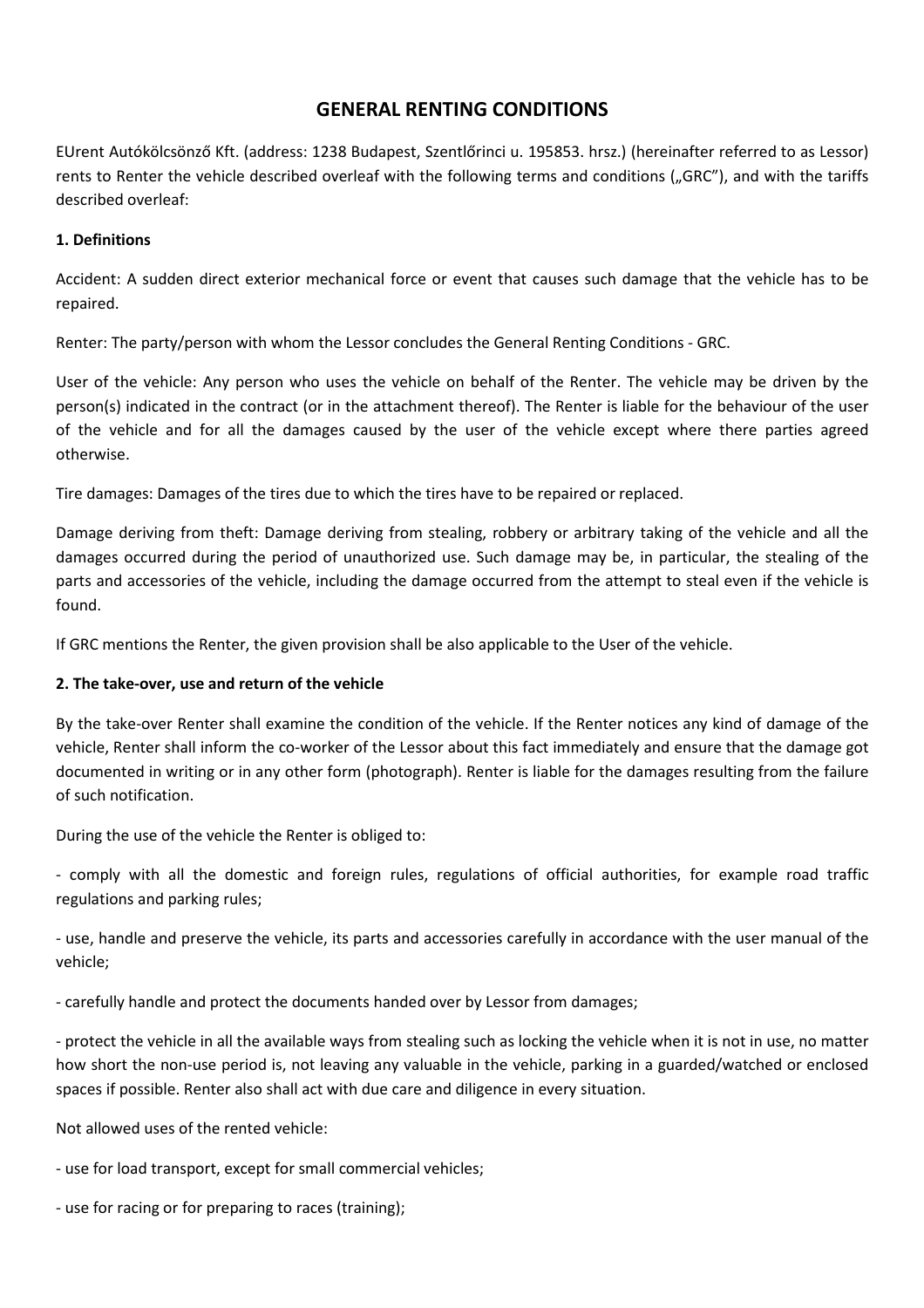- use for towing other vehicles (except when it has been rented expressly for the purpose of towing);

- use if the coolant is frozen or the engine oil is lost; or in the event of any other operational failure;

- driving under the influence of alcohol, drugs or narcotics, or allowing to drive the vehicle by a person under the influence of such drugs. It is also forbidden to smoke in the vehicles;

- use in the following countries without Renter's prior written approval: Bulgaria, Greece, Turkey, Albania, former soviet states (except Lithuania, Estonia, Latvia), former Yugoslavian states (except Slovenia and Croatia).

If the Renter uses the vehicle for committing a crime and the competent authority seizes the vehicle, this constitutes such a material breach of contract on the Renter's side that the Lessor is entitled to terminate the contract with immediate effect. In case the authority ordering the seizure releases the vehicle from seizure, Renter shall not be entitled to further use of the vehicle. Renter is obliged for the payment of the rent until the return of the vehicle by the authority.

Renter shall return the vehicle and its accessories at the place and time indicated in the single rental contract under "Agreed place and time of returning" heading, during regular working hours, in a condition identical to the receipt condition except for normal wear and tear. If Renter had used the vehicle in a way that is contradictory to this contract or had returned it in an unnaturally soiled state – especially in case of traces of smoking in the vehicle, which requires the complete cleaning of the vehicle – Renter shall pay for all the related costs and damages.

Renter acknowledges that in case Renter returns the rented vehicle at the end of the rental period out of opening hours Lessor shall charge 50 EUR Out Of Hours Check in Fee, and the vehicle's status will be inspected and the contract will be closed on the working day following the day of the vehicle's return. Renter may be present at this occasion. If the Renter cannot be present at the inspection, Renter shall take photographs of every side of the vehicle and from the odometer at the time of the return in the way that the number of the parking plot (where the rented vehicle parks) and the plate number of the vehicle parking next to the rented vehicle can be clearly recognized. If the Renter fails to take photographs, Renter has no right to contest the photographs and the report of the inspection, which will be sent to Renter via e-mail or registered mail upon request. Renter acknowledges that Renter has payment obligation and liability to pay damages for any claims determined during the inspection made in Renter's absence, and Lessor is entitled to collect such amounts from Renter in ways identical to those of the collection of the rental fee, even following the termination of the contract. If the Lessor claims for compensation, Renter has the right to challenge the damages within 3 days from the receipt of the report and the photographs of the inspection solely in the possession of Renter's own photographs of the vehicle.

#### **3. Rental fee, other fees and deposit**

The tariffs of the rental are determined in the single rental contract based on single tariffs unless otherwise agreed upon by the parties. Credit and/or debit cards must be valid for the whole duration of the rental plus at least 2 months. Upon the conclusion of the contract Renter shall pay rent guarantee in accordance with the contract. The rent guarantee shall serve as a security to cover damages or outstanding debts caused by the Renter to the Lessor. Lessor is not obliged to pay back the rent guarantee until there is any open question regarding damage liability or there is other outstanding debt of Renter. Lessor shall not pay interest after the rent guarantee. In case of credit card payment the amount of the rent guarantee will be pre-authorised on Renter's account with Renter's consent on the basis of a prior permission request sent to Lessor's accepting bank. If the rent guarantee is not used, Lessor shall, upon the termination of the rental contract notify the bank in writing to release the pre-authorised amount. Lessor has no obligation related to the pre-authorised amount or any other banking matter other than initiating the release of the pre-authorised amount. If – in case of returning the vehicle abroad or in Hungary – Renter does not return the vehicle at the office indicated in the "Agreed place and time of returning" heading or if Renter returns it there but this office is not the same as where Renter rented the vehicle from, then Renter shall pay a re-transportation fee and a penalty on the basis of the actual tariffs, calculated from site to site.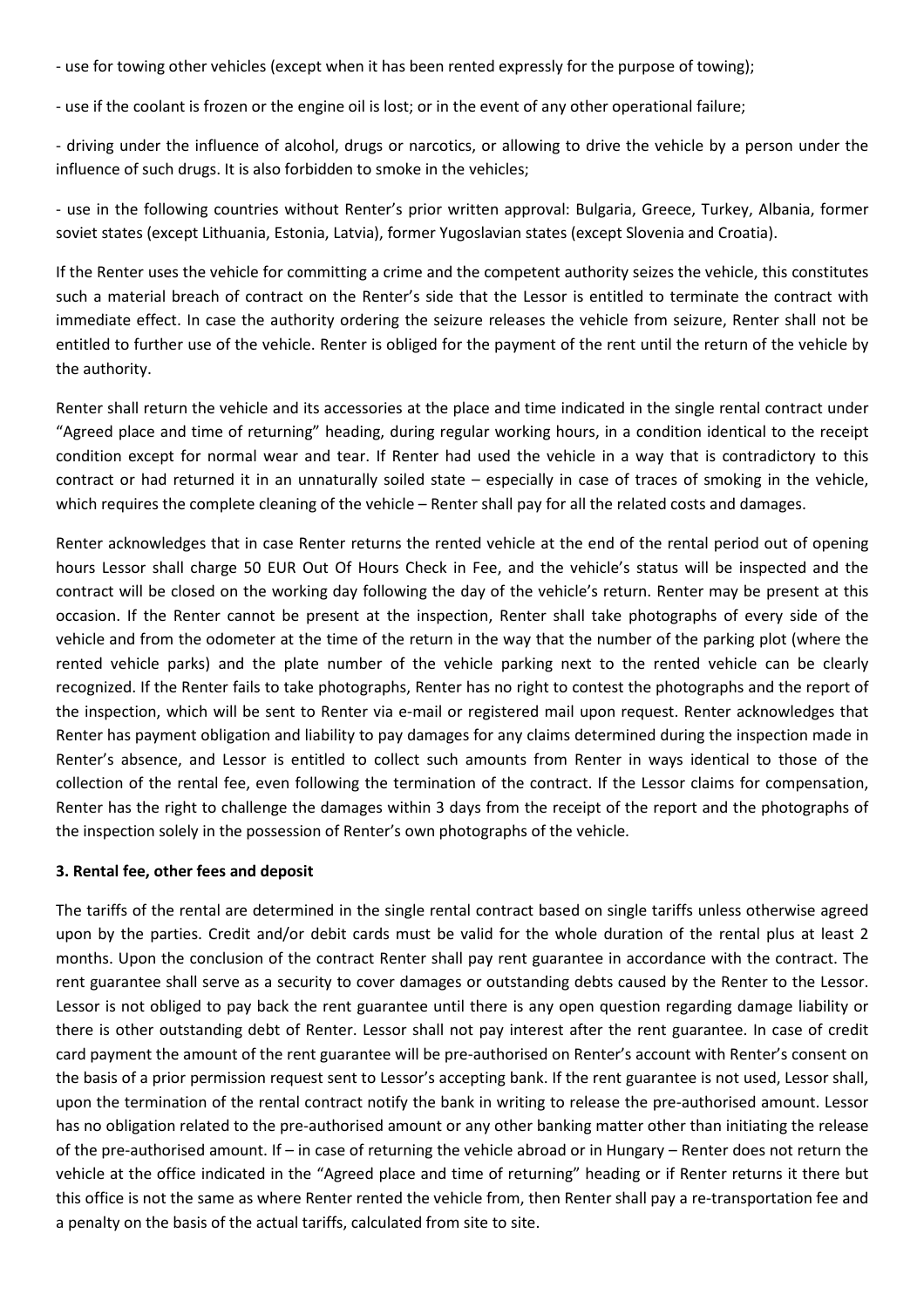The rental fee includes the following:

- fee of the compulsory insurance;
- costs of all the Hungarian highways without any limitation;

- costs of repairs (except for repairs resulting from damages caused by the Renter), maintenances being compulsory or resulting from normal wear and tear; and lubricant refills.

All other costs incurred during the period of the rent (fuel, parking, tolls etc.) shall be borne by Renter. If Renter does not return the vehicle with a full fuel tank, Lessor shall charge a refuelling service fee. The refuelling service fee is higher than the actual fuel price. Renter explicitly consents and also acknowledges that the Lessor is entitled to enforce the payment of the parking tickets, costs of traffic infringements and the costs of accidental damages (fines, surcharges, administration fees etc.) and other administration fees from Renter in ways identical to those of the collection of the rental fee even after the termination of the contract.

For a booking with payment at the rental location, cancellation is free of charge up to the time of pick-up. For bookings paid online, cancellation is free of charge up to 48 hours before the start of the rental day. For cancellations made later than this, a cancellation fee of EUR 50 is payable. In both cases if you failed to collect the vehicle in due time, we will charge you a "no show" fee of EUR 95 as contractual penalty.This amount will be charged either in local currency or in your card billing currency, where applicable and at the exchange rate conditions valid at time of transaction.

#### **4. Rental period**

The minimum rental period is one day. One rental day consists of 24 hours starting at the time of the vehicle's receipt indicated in the single contract, unless otherwise agreed upon by the parties. An additional rental day shall be charged if the vehicle is returned thirty minutes later than the expiry of the rental period (taking into consideration its starting hour). If Renter intends to continue using the vehicle, this intention shall be communicated personally to Lessor at least 24 hours before the expiry of the rent, with the payment of any necessary rent guarantee. Lessor is not obliged to extend the rent. In case of a renting period of more than 30 days, a new rental contract can be concluded on the day of the expiry of the contract if the vehicle is presented to Lessor.

If Renter breaches the rental contract or if Renter fails to return the vehicle within 24 hours from the time of expiry of the rent without a good reason or Renter fails to settle any outstanding debts towards Lessor in spite of Lessor's written notice, Lessor is entitled to terminate the contract with immediate effect and/or to take back the vehicle from Renter, using force, if necessary. If Renter does not return the vehicle within 24 hours from the expiry of the rental, Lessor may rightfully presume that Renter had committed the crime of embezzlement according to the Criminal Code and Lessor is entitled to report Renter to the police or to have the vehicle searched for.

#### **5. Liability for damages**

a) Renter shall pay full compensation up to the value of the vehicle in case of breaching the GRT and especially in the following cases:

- neglectful or unprofessional operation or overloading of the vehicle;
- the vehicle was not refilled with the proper quality of fuel;
- neglectful guarding, storing or leaving of the vehicle;
- in case of a lorry the overloading of the load area or damages to the load area;
- any damages of the vehicle which were not caused by an accident;
- any loss of parts or accessories;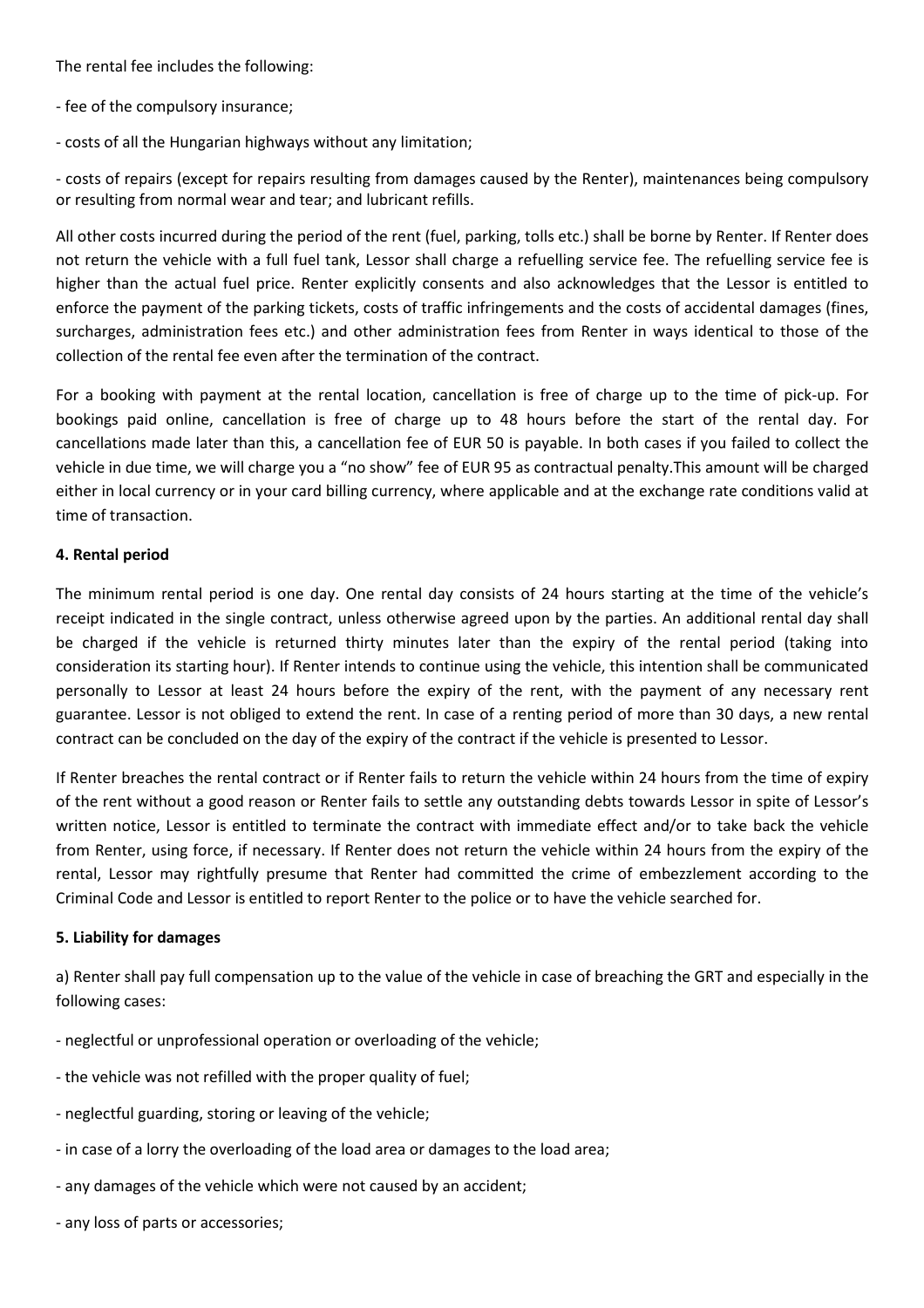- in case of Renter fails to report the status of the odometer monthly if the duration of the rent is more than 30 days long;

- any damages resulting from failure to lock the vehicle before it was left alone or from parking it without observing all relevant regulations;

- Renter shall be responsible for all theft or partial theft damage to the vehicle (if the vehicle is found), its parts or accessories if Renter has left any keys or documents of the vehicle or any documents suitable for proving to the authorities the vehicle's ownership or Renter's right to use it in the vehicle;

- any act or behaviour of Renter or Renter's contributor that will exclude or limit the insurer's payment for the damages.

b) In case of any damage in the vehicle (not enumerated in point a), the Renter or the User of the vehicle shall bear the excess, except, the other party admits his/her liability for the accident. In case of high-value damage (gross value of the damage is more than 1.200.000 HUF), the amount of the excess is 10%. By decision of the Lessor, the damage is calculated by Audatex calculation or based on the invoice issued on the repair by a partner car service of the Lessor. Renter accepts the offer for the reparation of the partner car service. The amount of the excess can be deducted to the half by paying the corresponding daily insurance fee (Super CDR), and the Renter may be exempted from the payment of the excess in case of paying the corresponding daily insurance fee (Super CDR Plus).

The insurance does not cover damages of the windscreen, tires and the interior of the vehicle. In case of such damages the excess is the overall value of the damage. In case of windscreen damage the excess rate is HUF 35.000.

Renter shall be obliged to pay the amount of the applicable excess if the vehicle is stolen (and it is not found).

In the cases above the basis for the calculation of the excess and that of the liability rate for the damages is the gross purchase price of the vehicle. In case of total theft of the vehicle, the Lessor is entitled to collect the value of refuel service based on the police report, as the vehicle was handed over to the Renter with full tank. The amount of the excess can be deducted to the half by paying the corresponding daily insurance fee (Super Theft Protection). The acting against the insurer and the thief of the vehicle are the Lessor's duty and Lessor shall bear its costs.

# **6. The repair of the vehicle, guarantee**

When the odometer reaches the value indicated in the "Revision" heading of the contract, Renter shall have a technical revision of the vehicle at the place and time indicated by the Lessor. If the revision is delayed or omitted Renter shall pay full the actual km fee as contractual penalty. In addition to contractual penalty, Lessor shall be entitled to demand payment for damages not covered by the contractual in case the vehicle loses its guarantee. The actual km fee is available at Europcar stations and www.europcar.hu website.

In case of a technical fault Renter is obliged to:

- ask for the proper measures in Budapest at phone number (1) 421 8333 on workdays and at phone number (1) 421 8370 on weekends and public holidays;

- take the vehicle to the nearest service where Renter may have the vehicle repaired without Lessor's prior approval if the repair costs do not exceed HUF 20.000, in case the default occurs outside Budapest;

- submit the request for towing or a replacement vehicle in case of an irreparable fault, or in case of an accident to submit the request for towing at the renting office by phone or fax. The Renter can receive the replacement vehicle on the next day during the working hours of the office.